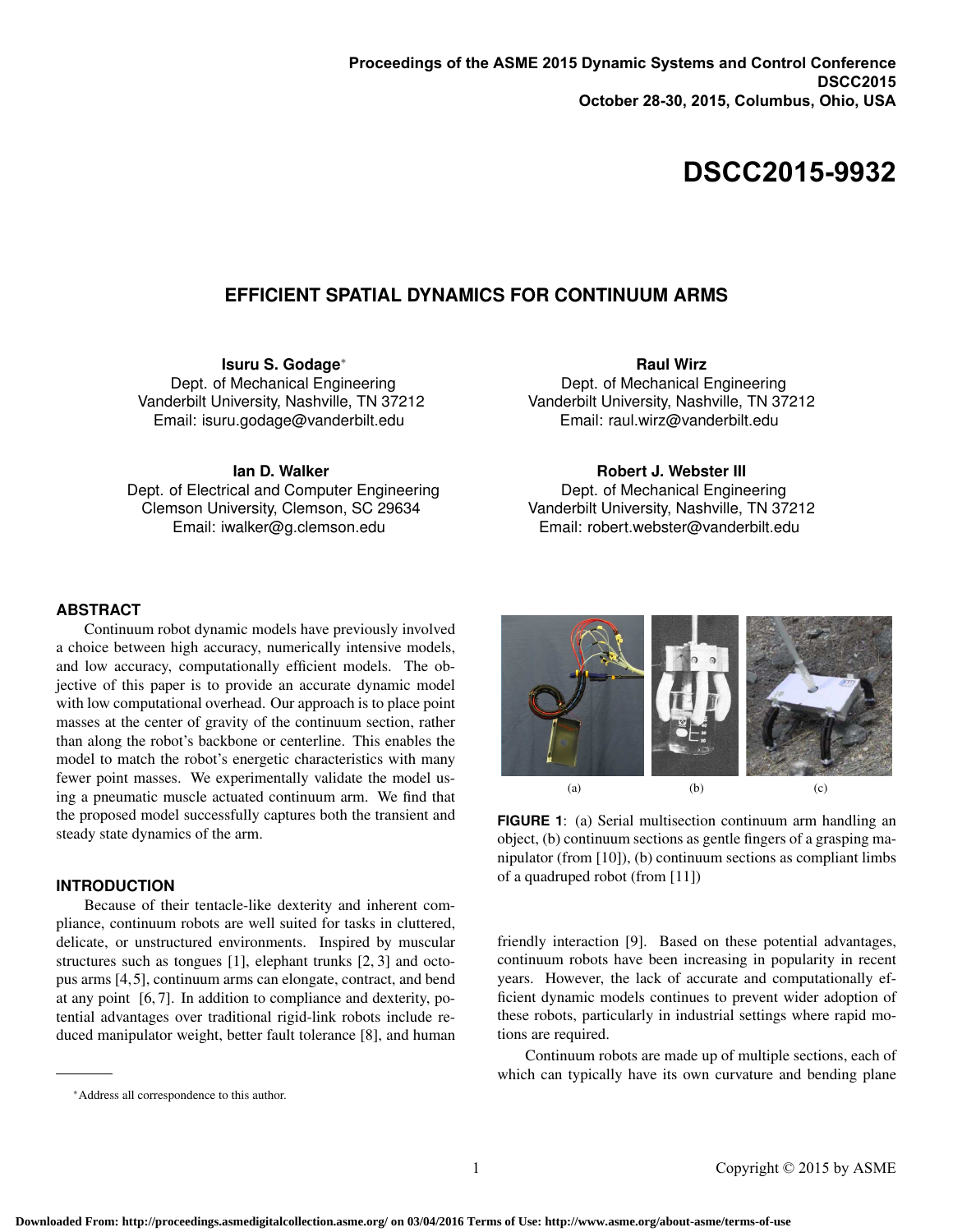[12]. Each section can be thought of as a parallel manipulator with multiple variable length (and bendable) actuators. Due to various design choices, many (though not all) continuum sections bend into circular arcs [13,14]. In this paper we will consider one such design - a pneumatically actuated robot that has been previously modeled both kinematically and dynamically in [15]. It uses Pneumatic Muscle Actuators (PMA) which are well-suited to use in continuum arms due to their high flexibility and power to weight ratio [16].

Serial multisection continuum arm prototypes (figure 1a) have been used for adaptive whole arm grasping [17], obstacle avoidance [18], navigation/inspection in obstructive environments [19,20]. Figure 1 shows some parallel multisection continuum robots. These can be used as grasping manipulators where each continuum section acts as a gentle finger (figure 1b shows handling of a glass beaker) and coordinated as limbs for locomotion (figure 1c). While the design of continuum robots has advanced rapidly in recent years, deriving dynamic models that are both accurate and efficient remains a formidable challenge. This is due to the complexity of both kinematic and mechanics models for these highly nonlinear devices.

However, a number of useful approaches have been previously reported in the literature. Parametric models represent the continuous smooth bending of continuum arms [21] but the tradeoff is that they map the modeled robots configurations to a restricted set of motion "shapes". Theoretical modeling for an inextensible, unidimensional cable robot was reported in [22] but typical continuum arms have multiple degrees of freedom. Elliptic integrals were used in [23] to model continuum sections but it only accounted for statics of the robot without considering the gravitational potential energy. Therefore the model cannot be applied for dynamic simulations of macro-scale continuum arms where gravity effect is significant. Cosserat rod theory was used to model inextensible tendon actuated continuum sections in [24–26] but the authors did not attempt to address the computationally efficiency of the resulting model. The modal kinematics for continuum arms [27] combined the structural accuracy of curve parametric models and numerical efficiency/stability of modal methods. Utilizing the modal kinematics, spatial dynamics for continuum sections were proposed in [8, 15]. However, these models were based on integral formulations and therefore computationally intensive and not suitable for rapid simulations.

Composed of a small number of rigid-linked segments or mass points along the length, lumped parameter models of continuum arms avoid complex integral expressions and produce efficient results. However, to approximate the smooth bending of continuum arms, many segments or mass points are required [28]. This significantly increases the overall degrees of freedom in contrast to actual number of controlled joint variables along with the computational complexity. The lumped model in [29] used curve parametric models for the derivation but has numerical instabilities for straight arm poses [8]. The model proposed in [30] only used 3 segments but does not represent the mass distribution of continuum sections. Further, all the lumped models so far focus solely on reducing computational complexity without analyzing the accuracy of the model in comparison to actual system in the energy domain.

Employing the modal kinematics proposed in [12, 27], this paper presents a single mass, lumped parameter spatial dynamic model for continuum arms. Unlike previously reported lumped models, this approach investigates the mass-related energy of continuum arms to derive the best representation of the entire system using only a single lumped mass. The result is a model that is both simple and computationally efficient. Lastly, we experimentally validate the model using a prototype PMA actuated continuum arm. Note that while this paper was in the review process, the results described herein were extended to archival form and published in [31].

## **PROTOTYPE CONTINUUM ARM**

The prototype continuum section shown in figure 2a consists of three mechanically identical extending PMA's [32] with unactuated length  $L_0 = 0.22m$ , lower and upper bounds of the length variation  $l_{min} = 0m$ , and  $l_{max} = 0.071m$  within the operation pressure range (0−5*bars*). Due to the gradual pressure buildup in PMA's, the maximum joint-space velocity is 0.16*ms*−<sup>1</sup> . Silicone tubes of inner diameter (*ID*) 10*mm* and outer diameter (*OD*) 13*mm* make the PMA bladders. Nylon union tube connectors  $(ID = 6mm)$  seal the Silicone tubes at either end. The pressure-supplying Polyethylene tubes connected to union connectors provide the pressure inputs. The Polyester braided sheath (*OD* = 13−26*mm*) is then inserted and tightened with high strength Nylon cable ties. Rigid plastic mount frames of  $r = 0.016m$  and 2.54*mm* thickness (see figure 2b, top right) are used to mount the PMAs. Rigid circular plastic constrainers (figure 2b, bottom right) help constrain PMA's to operate parallel to the neutral axis at designated clearance  $\left(\frac{2\pi}{3} rad \right)$  apart at *r*) from each other as well as provide improved torsional stiffness. The complete continuum arm has a mass (*m*) of 0.168*kg*. The pressure to each PMA is controlled by a Pneumax<sup>®</sup> 171E2N.T.D.0009S digital proportional pressure regulator which is controlled through a RS232 digital command-response type interface that support real-time pressure commanding and reading. NDI Aurora tabletop magnetic tracking system provided the tip position at 30 times per second at a mean accuracy of 0.008*m*.

Figure 3a shows the schematic of the prototype continuum arm shown in figure 2a. Variable length continuum arms generate motion by elastic deformation and this causes the length of the neutral axis to vary, hence the term variable length. As a result, the points along the arm have varying relative position and orientations. The length of an actuator at any time is  $L_i = L_0 + l_i(t)$ where  $0 \leq l_i(t) \leq l_{max}, j \in \{1, 2, 3\}$  and *t* is the time.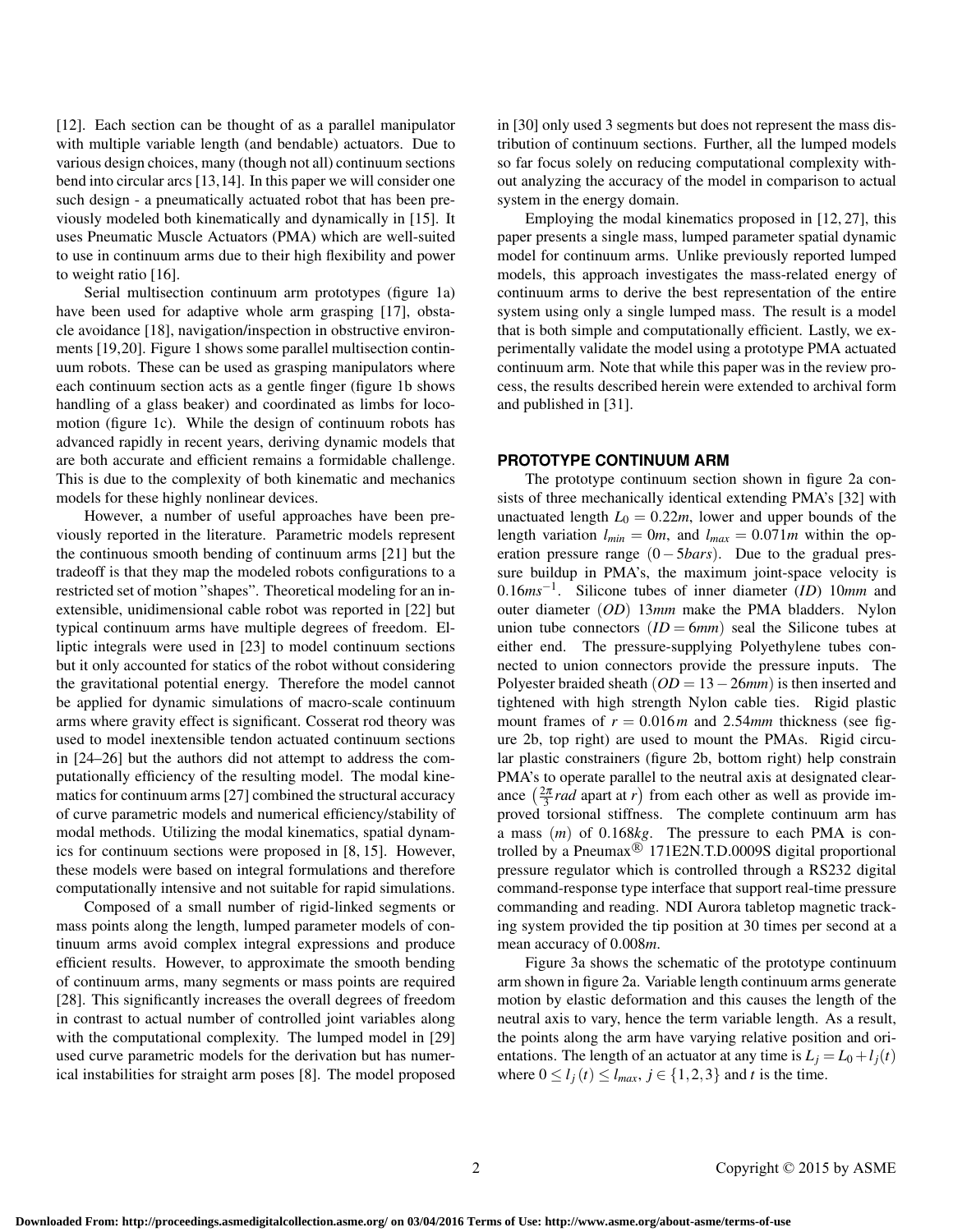



**FIGURE 2**: (a) The pneumatic muscle actuated variable length continuum section: A:-continuum section, B:-pressure supplying tubes, C:-Pneumax 171E2N.T.D.0009S digital pressure controllers, D:-NDI magnetic coil sensor for tip trajectory tracking, (b) rigid PMA mount frame (top right) where the grooves house union tube connectors. The constrainer plates (bottom right) and the groves support PMA's along the length.

#### **METHODOLOGY**

In this section, the continuum arm energy is studied in terms of integral Lagrangian and traditional lumped mass (along the neutral axis) approaches. The insights gained are used to derive the new lumped parameter dynamic model. The following modeling assumptions are made:

- 1. Continuum sections are constant curvature
- 2. The robot's mass within each section is constant and uniform in linear density
- 3. All robot cross sections are symmetric

#### **Validity of the Assumptions**

The evenly installed constrainers (support disks) along our prototype continuum arm prevent twisting about the neutral axis ensuring assumption 1. Also, many prior continuum robots exhibit constant curvature [13], and the modal kinematics derived previously for this robot [12, 27] were based on this assumption. The amount of air in each continuum section is much less than the mass of the robot, and can hence be neglected. Further, the PMA's and constrainers are uniformly distributed along the length of continuum arm thus conforms to assumption 2. Moreover, the PMA's are tightly bundled cylindrically and comply with the assumption 3.

**FIGURE 3**: (a) Schematic diagram of a continuum section with uniformly distributed mass along the length. An infinitesimally thin slice at  ${O}'$  is also shown. (b) schematic of a lumped mass system with *n* number of point masses along the length. The center of gravity (CoG) is also marked.

## **Review of Modal Dynamics**

The equations of motion for single continuum sections proposed in [15] was based on the integral Lagrangian approach. The model was theoretically accurate, accounted both linear and angular kinetic energies (KE) as well as gravitational, elastic potential energies (PE). Due to the complexity of the derivation it is difficult to extend the model to multisection applications.

Herein, the integral Lagrangian is revisited to investigate the KE and PE of the system in detail to compare with the traditional and proposed lumped models. From [12], define the modal homogeneous transformation matrix of the prototype arm,  $T \in SE(3)$ , as

$$
\mathbf{T}(\xi, q) = \begin{bmatrix} \mathbf{R}(\xi, q) \ p(\xi, q) \\ \mathbf{0} & 1 \end{bmatrix},\tag{1}
$$

where  $q = [l_1, l_2, l_3]^T \in \mathbb{R}^3$ ,  $\mathbf{R} \in SO(3)$  is the rotation matrix and  $p \in \mathbb{R}^3$  is the position vector of the neutral axis. The scalar  $\xi \in [0,1]$  defines the moving coordinate frame along the neutral axis while  $\xi = 1$  is the tip.

Let the Lagrangian of the system be  $\mathscr{L} = \mathscr{K} - \mathscr{P}$  where  $\mathscr K$  and  $\mathscr P$  are KE and PE. Assume that the continuum arm is composed of thin slices (see figure 3a). The slice linear  $(v \in \mathbb{R}^3)$ and angular  $(\omega \in \mathbb{R}^3)$  velocities relative to  $\{O\}$  are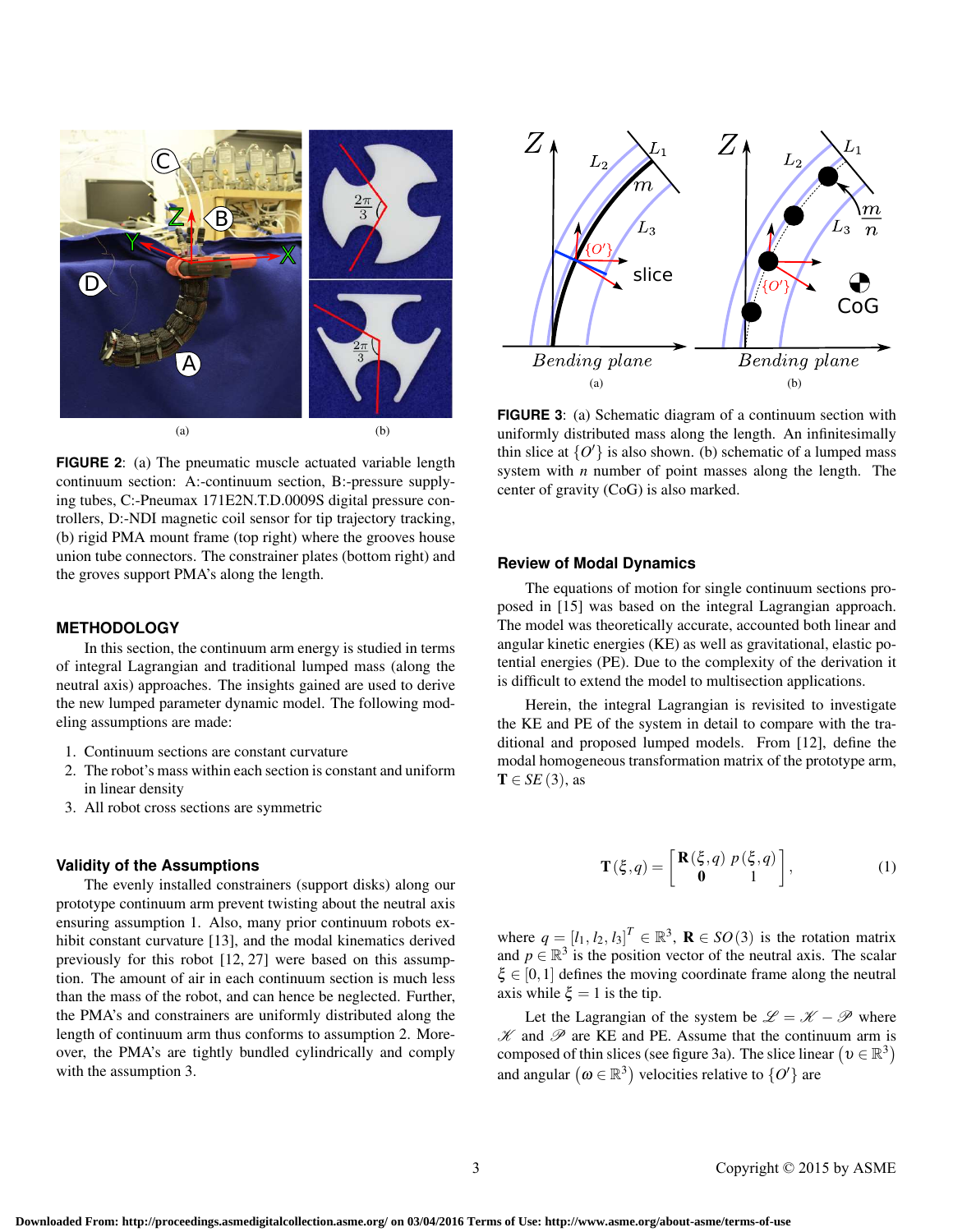$$
\mathbf{v}\left(\xi, q\right) = \mathbf{R}^T \dot{p},\tag{2}
$$

$$
\omega(\xi, q) = (\mathbf{R}^T \dot{\mathbf{R}})^{\vee}, \tag{3}
$$

where ∨ operator extracts the velocity elements from the skew symmetric angular velocity matrix. The dependency variables are omitted from here onward for brevity.

From [8], the mass of a slice is  $m\delta\xi$ . Integrating the mass related slice energies with respect to  $\xi$ , the total linear KE  $(\mathscr{K}^v)$ , angular KE,  $(\mathcal{K}^{\omega})$ , and gravitational PE  $(\mathcal{P}^g)$  are given by

$$
\mathcal{K}^{\nu} = \frac{1}{2} \int_0^1 \left( \mathbf{v}^T \mathcal{M}^{\nu} \mathbf{v} \right) d\xi, \tag{4}
$$

$$
\mathcal{K}^{\omega} = \frac{1}{2} \int_0^1 (\omega^T \mathcal{M}^{\omega} \omega) d\xi, \qquad (5)
$$

$$
\mathscr{P}^g = m \int_0^1 (p^T g) d\xi, \qquad (6)
$$

where  $\mathcal{K} = \mathcal{K}^v + \mathcal{K}^{\omega}$ ,  $\mathcal{M}^v = mI_3$  contains the linear moments of inertia,  $\mathcal{M}^{\omega} = \frac{mr^2}{4} \text{Diag}(1,1,2)$  contains the angular moments of inertia (from assumption 3 of symmetry),  $I_3$  is the rank 3 identity matrix, and  $g = [0, 0, -9.81]^T$  is the gravity vector.

#### **Energy Analysis and Model Reduction**

In this section, mass related integral energy terms are investigated for possible simplifications. Employing the "global search" on "fmincon" constrained optimization technique in MATLAB with the prototype parameter values and ranges, it was computed that  $\mathcal{K}^{\omega}/\mathcal{K} \leq 3\%$ . Therefore,  $\mathcal{K}^{\omega}$  can be safely neglected to assume  $\mathcal{K} \approx \mathcal{K}^v$ . Now the mass of the arm is considered to be distributed along the neutral axis. But from (4) and (6), it can be seen that even with these assumptions and simplifications, an integral approach is still required. Fortunately, a lumped mass model can avoid this.

Consider that the continuum arm mass is uniformly distributed at *n* points along the neutral axis as shown in figure 3b. Hence, each mass point,  $\frac{m}{n}$  is at  $\xi = \frac{j}{n}$  $\frac{J}{n}$  $\forall j \in [1, n]$  and the total KE  $(\mathcal{K}_n)$  and gravitational PE  $(\mathcal{P}_n^g)$  of the lumped system of *n* points is computed as

$$
\mathcal{K}_n = \frac{m}{2n} \sum_{j=1}^n \dot{p}^T \left( q, \frac{j}{n} \right) \dot{p} \left( q, \frac{j}{n} \right),\tag{7}
$$

$$
\mathscr{P}_n^g = \frac{m}{n} \sum_{j=1}^n p^T \left( q, \frac{j}{n} \right) g. \tag{8}
$$



**FIGURE 4**: Normalized kinetic energy ranges of  $\mathcal{K}_n/\mathcal{K}$  for different discrete points masses and CoG lumped mass,  $\mathcal{K}_{\beta}/\mathcal{K}$ .

Employing the "global search" on "fmincon" constrained optimization routine, percentage ranges of  $\mathcal{K}_n/\mathcal{K}$  and  $\mathcal{P}_n^g/\mathcal{P}^g$ were computed for increasing *n*. The normalized KE and gravitational PE variation are plotted in figures 4 and 5. Normalization was done so that the mean of the variation range equals the integral system energies,  $\mathcal{K}^v$  and  $\mathcal{P}^g$  (i.e., 100%). The plots clearly indicate that low fidelity (low *n*) lumped models have large energy variance and hence poorly capture the behavior of the physical prototype in the energy domain. But using a large *n* is also not desirable because it increases computational complexity.

Now, for the same continuum arm, consider that the mass is concentrated at the center of gravity (CoG), as shown in figure 3b. Note that, the CoG plays a vital role in rigid body dynamics; it is where the body coordinates are typically assigned for evaluating dynamics. This enables KE and PE computation without moment of inertia coordinate transformations. However, this approach has not been studied for deriving the dynamics of continuum arms. The CoG position vector relative to  $\{O\}$ ,  $\beta \in \mathbb{R}^3$ , can be calculated as

$$
\beta(q) = \frac{m \int_0^1 p(q,\xi) d\xi}{m} = \int_0^1 p(q,\xi) d\xi.
$$
 (9)

The CoG KE  $(\mathcal{K}^{\beta})$  and gravitational PE  $(\mathcal{P}_{\beta}^{g})$  are given by

$$
\mathcal{K}^{\beta} = \frac{1}{2} m \dot{\beta}^T \dot{\beta},\tag{10}
$$

$$
\mathscr{P}_{\beta}^{g} = m\beta^{T}g = \mathscr{P}^{g}.
$$
 (11)

4 Copyright © 2015 by ASME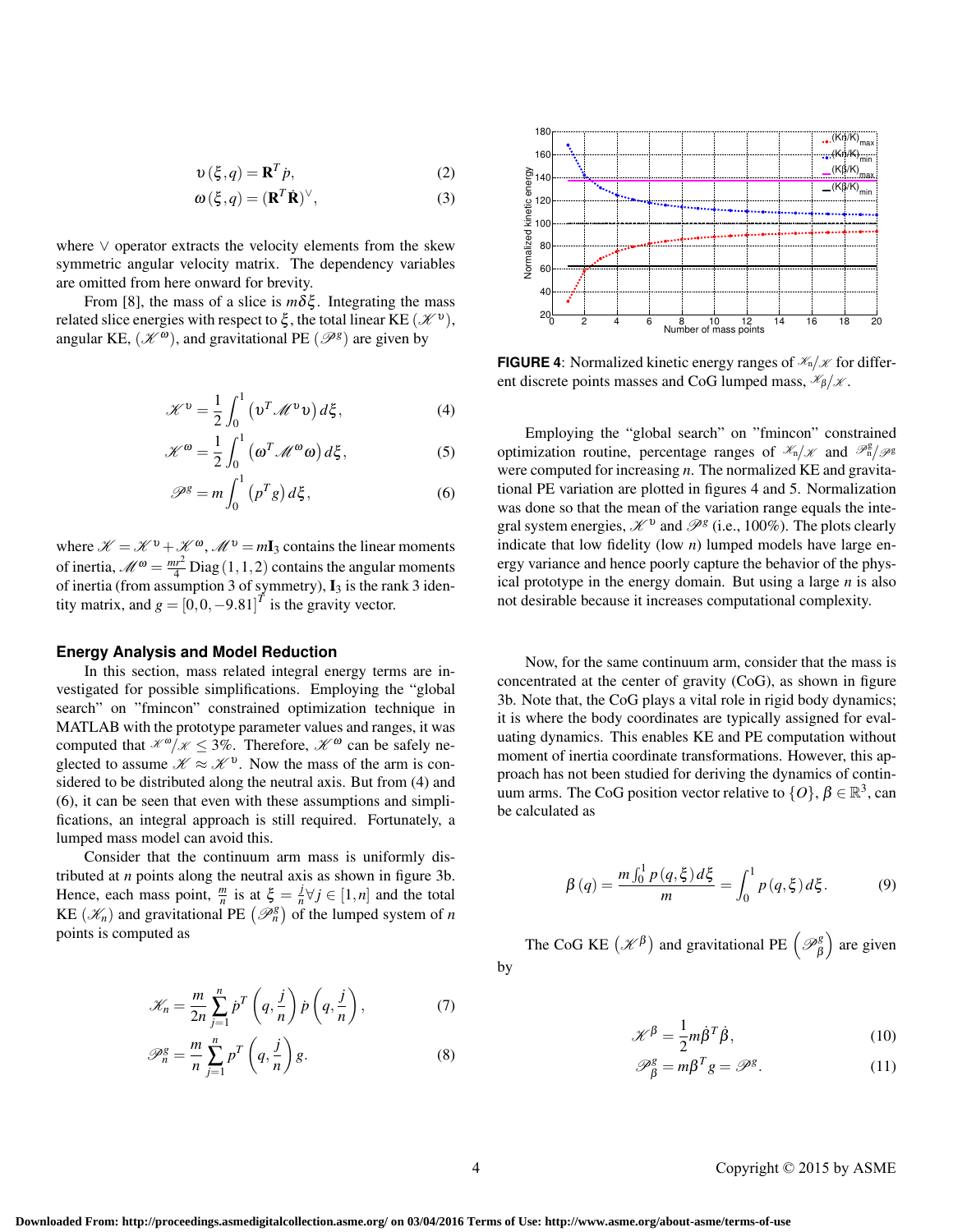

**FIGURE 5**: Normalized gravitational potential energy ranges of  $\mathcal{P}_{n}^g/\mathcal{P}^g$  for different discrete points masses and CoG lumped mass,  $\mathscr{P}_{\beta}^{\mathrm{g}}/\mathscr{P}^{\mathrm{g}}$ .

Employing the "global search" with "fmincon" constrained optimization technique in MATLAB using the prototype parameter values,  $\mathcal{K}_{\beta}/\mathcal{K}$  and  $\mathcal{P}_{\beta}^g/\mathcal{P}^g$  were calculated and the normalized range is plotted in figures 4 and 5. From the energy plots it can be seen that the CoG KE energy variation is comparable to a lumped model of  $n = 3$  but only using a single mass point. But the gravitational PE exactly matches the integral system model given in (6). The equations of motion of the continuum arm contains the effects of both KE and PE. Now the combined effect of KE and PE is computed. Utilizing the same "global search" optimization with "fmincon", the range of  $\mathcal{K}_n + \mathcal{P}_n^g/\mathcal{K} + \mathcal{P}^g$  is computed for varying *n* and figure 6 shows the results. Similarly, the range of  $\mathcal{K}_{\beta} + \mathcal{P}_{\beta}^g/\mathcal{K} + \mathcal{P}^g$  is also plotted in figure 6. It is evident that the proposed CoG approach is comparable to a lumped model of n=22 without the computational burden. Further, with the CoG approach, preintegration of product of integrable terms such as (4) is no longer required. Thus only  $\beta$  given in (9) and its partial derivatives with respect to  $q$  have to be precomputed. This results a in considerable time saving with regards to number of functions need to be implemented and evaluated during simulations or real-time robot operations.

## **IMPLEMENTATION OF THE DYNAMIC MODEL**

Let the Lagrangian of CoG of the continuum arm be  $\mathscr{L}_{\beta} =$  $\mathcal{K}_{\beta} - \mathcal{P}_{\beta}$  where  $\mathcal{K}_{\beta}$  is given by (10). Here,  $\mathcal{P}_{\beta} = \mathcal{P}_{\beta}^g + \mathcal{P}_{\beta}^e$ where  $\mathcal{P}_{\beta}^{e} = \frac{1}{2}q^{T}\mathbf{K}^{e}q$  is the elastic PE of PMAs and  $\mathbf{K}^{e} =$ Diag  $\{K_1^e, K_2^e, K_3^e\} \in \mathbb{R}^{3 \times 3}$  is the elastic stiffness coefficient matrix. Also, define CoG velocity Jacobian as  $J^{\beta} = (\nabla_q \beta) \in \mathbb{R}^{3 \times 3}$ where  $\nabla_q = \left[\frac{\partial}{\partial l_1}, \frac{\partial}{\partial l_2}, \frac{\partial}{\partial l_3}\right]$ . From classical Lagrangian mechanics,



**FIGURE 6**: Normalized combined gravitational PE and KE ranges of  $\mathcal{K}_n + \mathcal{P}_n^g/\mathcal{K} + \mathcal{P}^g$  for different discrete points masses and CoG lumped mass,  $\mathscr{K}_{\beta} + \mathscr{P}_{\beta}^g/\mathscr{K} + \mathscr{P}^g$ .

the generalized inertia matrix of the dynamic system,  $M \in \mathbb{R}^{3 \times 3}$ , is given by

$$
\mathbf{M} = m_{\beta} \left(\mathbf{J}^{\beta}\right)^{T} \mathbf{J}^{\beta},\tag{12}
$$

where  $m_{\beta} = \frac{m}{\sigma}$  and  $\sigma = 0.57$  is the normalization scalar (i.e., mean of the  $\mathcal{K}^{\beta}/\mathcal{K}$  range) used in figure 4. This way, the KE of the CoG system is well approximated to the actual system KE given by (4) by balancing  $\mathcal{K}_{\beta}/\mathcal{K}$  variation.

The Coriolis/Centrifugal matrix can be computed from Christoffel symbols [8] using the partial derivatives of M. Let  $\mathbf{H}_{j}^{\beta} = \left(\frac{\partial}{\partial l_{j}}\mathbf{J}^{\beta}\right) \in \mathbb{R}^{3 \times 3}$ . Therefore from (12), the *j*<sup>th</sup> partial derivative of M is given by

$$
\frac{\partial}{\partial l_j} \mathbf{M} = m_\beta \left\{ \left( \mathbf{H}_j^\beta \right)^T \mathbf{J}^\beta + \left( \mathbf{J}^\beta \right)^T \mathbf{H}_j^\beta \right\}.
$$
 (13)

The conservative force vector,  $G \in \mathbb{R}^3$ , is obtained by taking the partial derivatives of the PE's. Thus, let  $G = G^g + G^e$  where  $G^g = \nabla_q \mathcal{P}_{\beta}^g$  and  $G^e = \nabla_q \mathcal{P}_{\beta}^e$  are given by

$$
G^g = \nabla_q \mathcal{P}_{\beta}^g = m_{\beta} \left( \nabla_q^T \beta^T \right) g = m_{\beta} \left( \mathbf{J}^{\beta} \right)^T g, \qquad (14)
$$

$$
G^e = \nabla_q \mathcal{P}^e_{\beta} = \mathbf{K}^e q. \tag{15}
$$

#### **Parameter Estimation**

PMA's have finite operation range and by defining stiffness coefficients of  $\mathbf{K}^e\left(K_j^e\right)$  as a function of length variation  $(l_j)$ , the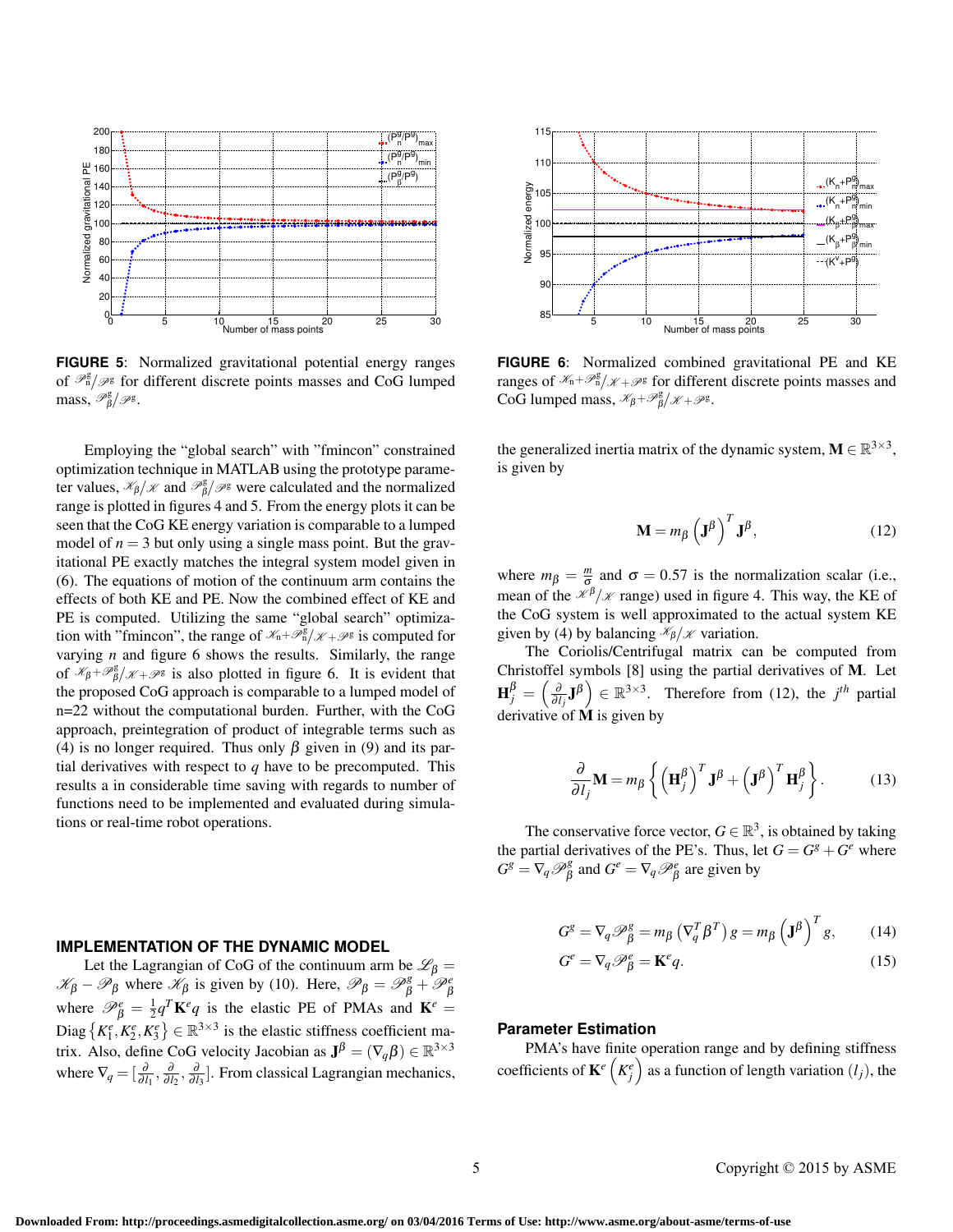mechanical limits can be emulated. This is achieved by assign- $\lim_{m \to \infty}$  a high stiffness value,  $K_{max}^e$ , beyond maximum and minimum length variations and the actual stiffness value,  $K_{min}^e$ , otherwise as given by

$$
K_j^e = K_{min}^e + \frac{1}{2} K_{max}^e (2 + \Lambda_1 - \Lambda_2), \qquad (16)
$$

where  $j \in \{1, 2, 3\}, \Delta_1 = \tanh{\{\mu (l_j - l_{max})\}}, \Delta_2 =$  $\tanh \{ \mu (l_j - l_{min}) \}, \text{ and } \mu = 2000.$ 

In addition, PMAs exhibit high damping and to model these dissipative terms, simple damping coefficient, *D*, is used in this paper. Hence the equations of motion employed in simulation is given by

$$
M\ddot{q} + C\dot{q} + D\dot{q} + G = \tau_e, \qquad (17)
$$

where  $\mathbf{D} = D\mathbf{I}_3 \in \mathbb{R}^{3 \times 3}$  and  $\tau_e \in \mathbb{R}^3$  is the input force vector.

The elastic stiffness limiting values of (16) and damping coefficients in (17) were approximated experimentally. Each PMA of the prototype arm is provided with a step input of 2bars and the dynamic response is recorded. Then, the dynamic response of the model for the same input pressure profile is tuned to match the experimental results by varying  $K_j^e$  and the damping coefficient. The individual  $K_j^e$  and damping values are then used to calculate the mean values for the prototype arm. This yielded  $K_{min}^e = 2650Nm^{-1}$  and  $K_{max}^e = 10^6Nm^{-1}$  (rounded to the closest 50) and  $D = 130$  (rounded to the closest 10). Note that, the prototype arm is highly constrained and has many friction sources. Since the contribution of this paper is with respect to dynamic model simplification, the hysteretic effects are not modeled. Interested readers are referred to [32] for details on hysteretic modeling. The numerical computations of (17) were carried out in MATLAB SIMULINK platform with variable-step ODE15s routine for its speed in handling complex dynamic systems. The simulation outputs were recorded at 30 data samples per second to match with the task-space tracking system we use in the experiments described in the following section.

#### **DYNAMIC MODEL VALIDATION**

To date, most of the experimental validations related to PMA actuated, variable length continuum arms have been restricted to static poses. Here the proposed model results are compared to dynamic response of the prototype arm (shown in figure 2a). The experiments are carried out prior to simulations and the pressure profiles relevant to the experiments are recorded. These pressure profiles are then used as the pressure inputs for dynamic simulations.



**FIGURE 7**: Dynamic result comparison for rectangular pulse response with normalized tip error. The dashed lines denote the experimental results while the solid lines represent the simulation results.

## **Rectangular Pulse Response**

In this experiment,  $l_1$  is provided a rectangular pulse input of 3bar starting at  $t = 4.3s$  with duration of 8s. This causes the continuum arm to bend in a circular arc shape in the XZ plane. The experimental result comparison of the continuum arm shown in figure 2a to the dynamic model is shown in figure 7. The normalized tip error (the Euclidean distance as percentage of the continuum arm unactuated length,  $L_0$ ) is also plotted for comparison. It can be seen that overall the model successfully simulates and predicts the dynamic response of the arm. It is observed that there are considerable transient errors (up to 25%) during rapid pressure changes at the rectangular input with low steady state error (4-6%) and 5% mean error during the simulation. Note that, given the high dynamic nature of the input signal, the proposed model produces good results. The discrepancies during transients can be attributed to the simple elastic stiffness and damping coefficients employed in the model without hysteretic/friction modeling. The simulation of this 17.5s experiment in MATLAB SIMULINK environment (without any optimization) took around 2s using a computer with 3.1GHz Intel i7 processor where a step of the dynamic model consumes only  $305\mu$ s. This computation time can further be improved by using a compiled programming language.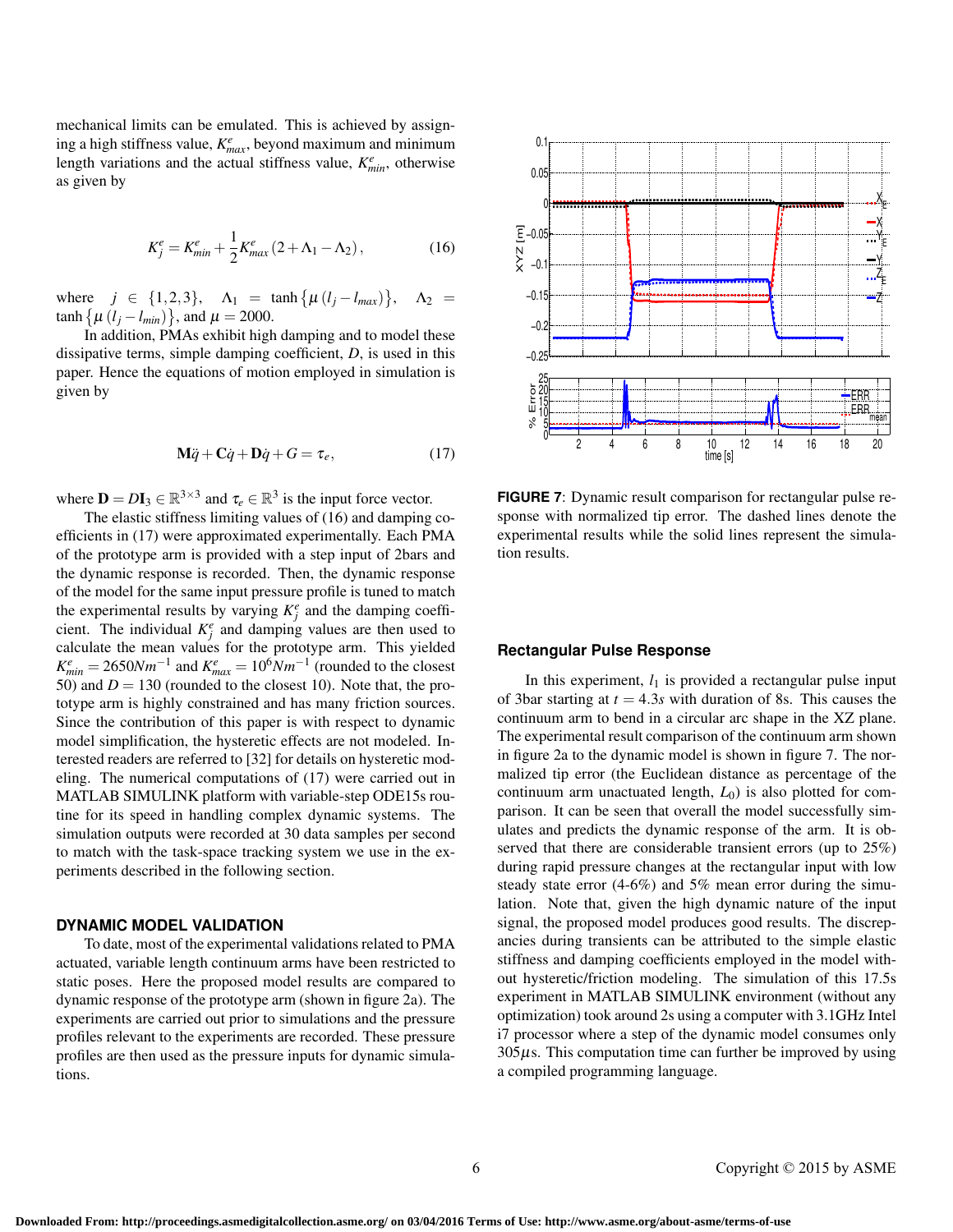

**FIGURE 8**: Dynamic result comparison for phase shifted sinusoidal response with normalized tip error. The dashed lines denote the experimental results while the solid lines represent the simulation results.

## **Phase Shifted Sinusoidal Response**

In contrast to the previous experiment, this experiment uses a complex, time varying, pressure input involving all three PMAs. The input signal for any *j th* PMA is described by  $3 + 3\sin(\omega t + 2\pi (j-1)/3)$ bars where  $\omega = 0.9$ , which is a sinusoidal pressure input phase shifted by 120◦ . This causes the prototype arm to move in a near circular task-space trajectory. Figure 8 compares the simulation and experimental trajectories. From the figure it is seen that there is a good agreement overall. Both Y and Z coordinate results match well while some errors are observed at X coordinate which cause the 17% error peaks of the normalized error plot. This could be a currently unmodeled, complex hysteretic phenomena when all the PMAs are actuated simultaneously. The mean error throughout the experiment is 7% which is excellent given the simplicity of the model. Further, only 6s of computational time was used for producing the simulation result of this 37s experiment in MATLAB SIMULINK environment (without any optimization). Thus, the model is suitable for real-time simulation computation and control implementations.

## **CONCLUSIONS**

Dynamic modeling of variable length continuum arms has previously involved computationally intensive integral Lagrangian approaches. Lumped models eliminate this complexity at the cost of accuracy. This paper proposes a new lumped dynamic model for continuum arms with higher accuracy. This was achieved by investigating the energy of the actual continuum arm system and then determining the lumped mass placement for best energy agreement and numerical efficiency. The CoG lumped mass produced comparable results to a lumped parameter approximation with 22 discrete masses, but without the computational overhead. Experimental validation of the model was carried out using a PMA-actuated continuum arm. Results showed that the model successfully simulates the transient and steady state dynamics of the prototype arm. Furthermore, the proposed model can be extended to any geometrically constrained variable length continuum arm of any actuator configuration and also to multisection continuum arms.

## **REFERENCES**

- [1] Takanobu, H., Tandai, T., and Miura, H., 2004. "Multidof flexible robot base on tongue". In IEEE Int. Conf. on Robotics and Automation, pp. 2673–2678.
- [2] Hannan, M. W., and Walker, I. D., 2000. "Analysis and initial experiments for a novel elephant's trunk robot". In IEEE/RSJ Int. Conf. on Intelligent Robots and Systems, Vol. 1, pp. 330–337.
- [3] Santiago, J. L. C., Walker, I. D., and Godage, I. S., 2015. "Continuum robots for space applications based on layer-jamming scales with stiffening capability". In IEEE Aerospace Conference, pp. 1–13.
- [4] Renda, F., Giorelli, M., Calisti, M., Cianchetti, M., and Laschi, C., 2014. "Dynamic model of a multibending soft robot arm driven by cables". *IEEE Tran. on Robotics, 30*(5), pp. 1109–1122.
- [5] Tonapi, M. M., Godage, I. S., Vijaykumar, A. M., and Walker, I. D., 2015. "Spatial kinematic modeling of a long and thin continuum robotic cable". In IEEE Int. Conf. on Robotics and Automation, pp. 3755–3761.
- [6] Trivedi, D., Rahn, C. D., Kier, W. M., and Walker, I. D., 2008. "Soft robotics: Biological inspiration, state of the art, and future research". *Applied Bionics and Biomechanics, 5*(3), pp. 99–117.
- [7] Kim, Y., Cheng, S. S., and Desai, J. P., 2015. "Towards the development of a spring-based continuum robot for neurosurgery". In SPIE Medical Imaging, International Society for Optics and Photonics, pp. 94151Q–94151Q.
- [8] Godage, I. S., Branson, D. T., Guglielmino, E., Medrano-Cerda, G. A., and Caldwell, D. G., 2011. "Shape functionbased kinematics and dynamics for variable length continuum robotic arms". In IEEE Int. Conf. on Robotics and Automation, pp. 452–457.
- [9] Walker, I. D., Dawson, D. M., Flash, T., Grasso, F. W., Hanlon, R. T., Hochner, B., Kier, W. M., Pagano, C. C., Rahn, C. D., and Zhang, Q. M., 2005. "Continuum robot arms